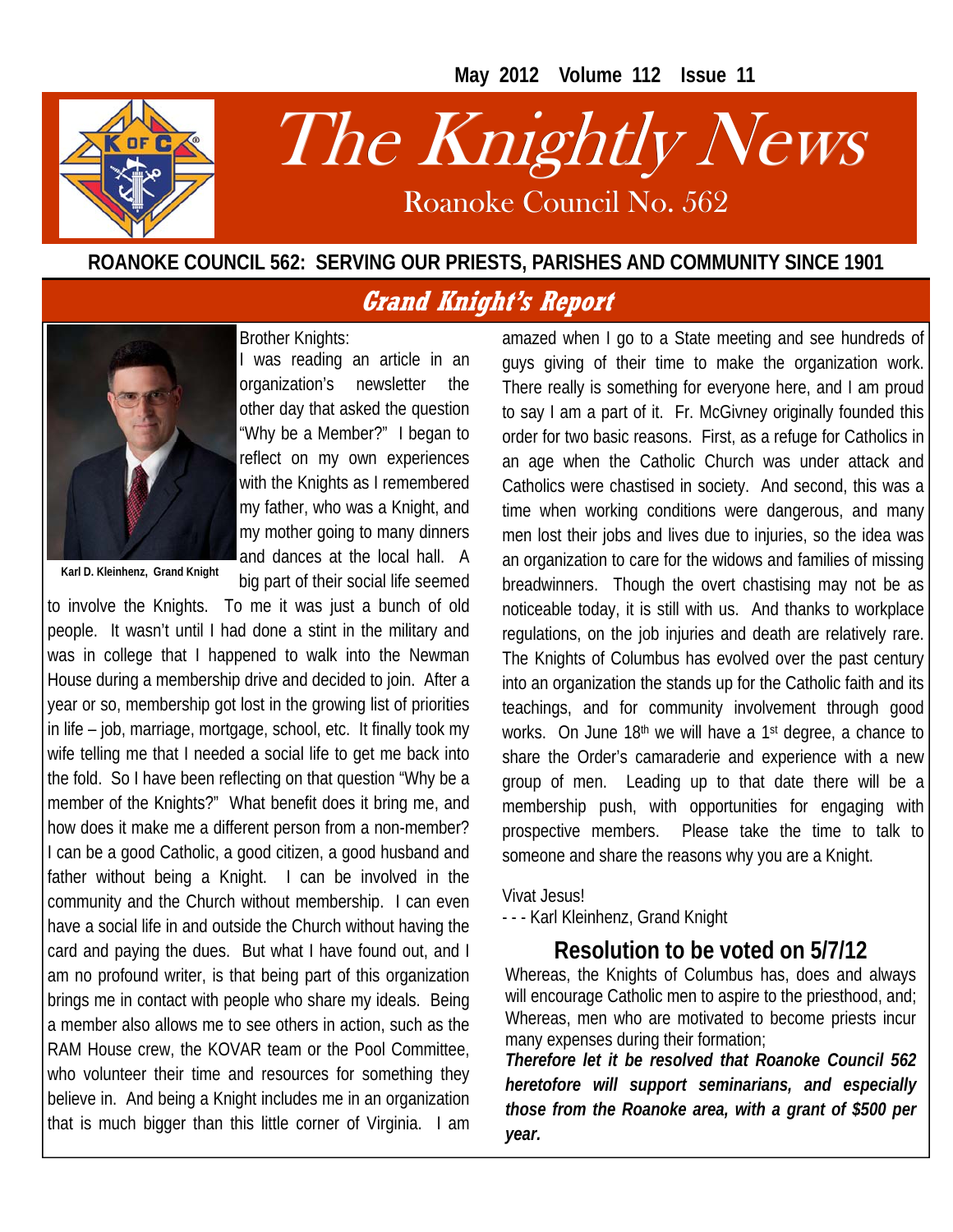| <b>Council Officers</b>             |                           |              |  |  |  |  |  |
|-------------------------------------|---------------------------|--------------|--|--|--|--|--|
| <b>Grand Knight</b>                 | Karl Kleinhenz            | 397-4028     |  |  |  |  |  |
| Dep. Grand Knight                   | <b>Bob Canfield</b>       | 774-7554     |  |  |  |  |  |
| Chaplain                            | Fr. Rene Castillo         | 343-7744     |  |  |  |  |  |
| Chancellor                          | Jan Hodnett               | 772-4215     |  |  |  |  |  |
| Recorder                            | <b>Stephen Ratliff</b>    | 774-4796     |  |  |  |  |  |
| Financial Sec.                      | Mike Lazzuri              | 774-8482     |  |  |  |  |  |
| Treasurer                           | Val Bernys                | 989-9282     |  |  |  |  |  |
| Lecturer                            | Alex Nelson               | 774-5079     |  |  |  |  |  |
| Advocate                            | <b>Brian Ripple</b>       | 776-8285     |  |  |  |  |  |
| Warden                              | Pat Reidy                 | 725-8206     |  |  |  |  |  |
| Inside Guard                        | George Cusson             | 977-2944     |  |  |  |  |  |
| <b>Outside Guard</b>                |                           |              |  |  |  |  |  |
| Trustee, 3rd Year                   | Dave Chopski              | 344-0901     |  |  |  |  |  |
| Trustee, 2nd Year                   | Mike Whelan               | 265-9722     |  |  |  |  |  |
| Trustee, 1st Year                   | <b>Dick Sparks</b>        | 563-1387     |  |  |  |  |  |
|                                     | <b>Committee Chairmen</b> |              |  |  |  |  |  |
| Program Director                    | <b>Bob Canfield</b>       | 774-7554     |  |  |  |  |  |
| <b>Council Activities</b>           | Jan Hodnett               | 774-4215     |  |  |  |  |  |
| <b>Community Activities</b>         | <b>Nick Centrone</b>      | 947-5226     |  |  |  |  |  |
|                                     | John Church               |              |  |  |  |  |  |
| <b>Family Activities</b>            | Eric Schmuckor            | 309-1417     |  |  |  |  |  |
| <b>Youth Activities</b>             | <b>Bill Partsch</b>       | 772-7120     |  |  |  |  |  |
| <b>Church Activities</b>            | Pat Reidy                 | 725-8206     |  |  |  |  |  |
| <b>KOVAR</b>                        | Don Feick                 | 774-0187     |  |  |  |  |  |
|                                     | John Krumpos              | 960-1825     |  |  |  |  |  |
| Newsletter                          | Glen David Waldis         | 982-0835     |  |  |  |  |  |
| Kitchen                             | Tom Engl                  | 989-3708     |  |  |  |  |  |
|                                     | John Church               | 588-7968     |  |  |  |  |  |
|                                     | Mike Lazzuri              | 774-8482     |  |  |  |  |  |
|                                     | <b>Steve Wirtz</b>        | 520-2885     |  |  |  |  |  |
| <b>Basketball Tournament</b>        | Paul Yengst               | 556-8883     |  |  |  |  |  |
| KCIC                                | Karl Kleinhenz            | 982-8140     |  |  |  |  |  |
|                                     | Joe Devlin                | 206-2622     |  |  |  |  |  |
| Pool                                | Jim Donckers              | 345-3902     |  |  |  |  |  |
|                                     | Joe Devlin                | 206-2622     |  |  |  |  |  |
|                                     | Charlie Aesy              | 977-3364     |  |  |  |  |  |
|                                     | George Cuadrado           | 989-1758     |  |  |  |  |  |
| Membership                          | Steve Talevi              | 989-1302     |  |  |  |  |  |
| Charity                             | Matt Duffy                | 989-6067     |  |  |  |  |  |
| Home Improvements                   | Paul Yengst               | 556-8883     |  |  |  |  |  |
| House                               | Val Bernys                | 989-9282     |  |  |  |  |  |
| Club Room                           | Jim Sullivan              | 774-7034     |  |  |  |  |  |
| Ceremonials                         | Don Feick                 | 774-0187     |  |  |  |  |  |
| Pro Life                            | Tim Heffron               | 904-2746     |  |  |  |  |  |
| Canfield Scholarship                | Jim Sullivan              | 774-7034     |  |  |  |  |  |
|                                     | <b>Grand Knight</b>       | 397-4028     |  |  |  |  |  |
|                                     | <b>Bob Canfield</b>       | 774-7554     |  |  |  |  |  |
|                                     |                           |              |  |  |  |  |  |
|                                     | Val Bernys                | 989-9282     |  |  |  |  |  |
| <b>Retention Committee</b>          | Mike Gibson               | 989-4980     |  |  |  |  |  |
|                                     | <b>Bill DeBerry</b>       | 343-7849     |  |  |  |  |  |
|                                     | Steve Talevi              | 989-1302     |  |  |  |  |  |
| Historian                           | <b>Bill Howard</b>        | 989-9399     |  |  |  |  |  |
| RC School Board Rep.                | Dan Zipfel                | 334-1326     |  |  |  |  |  |
| OLN Parish Rep.                     | Don Feick                 | 774-0187     |  |  |  |  |  |
| St. Elias Parish Rep.               | Jim Donckers              | 345-3902     |  |  |  |  |  |
| St. Andrews Parish Rep. Bobby Ellis | Ken Bagnasco              | 366-5102     |  |  |  |  |  |
| Insurance Rep.                      |                           | 888-211-9478 |  |  |  |  |  |

#### **IN CASE OF ILLNESS, NEED OR DEATH, PLEASE NOTIFY ONE OF THE FOLLOWING:**

| <b>Grand Knight</b>                             | 982-8140 |  |  |  |
|-------------------------------------------------|----------|--|--|--|
| Chaplain                                        | 343-7744 |  |  |  |
| Financial Sec.                                  | 774-8482 |  |  |  |
| <b>562 COUNCIL HOME</b>                         |          |  |  |  |
| 3136 Harris Street, Roanoke, VA 24015           |          |  |  |  |
| Mail: PO Box 715, Roanoke, VA 24004             |          |  |  |  |
| Phone: 540-774-8296                             |          |  |  |  |
| www.kofc562.org                                 |          |  |  |  |
| Business Meeting - 1st Monday of Month-7:30p.m. |          |  |  |  |
| Social Meeting - 3rd Monday of Month-6:30p.m.   |          |  |  |  |

### Volume 112, Issue 11 **Page 2 and 2 and 2 and 2 and 2 and 2 and 2 and 2 and 2 and 2 and 2 and 2 and 2 and 2 and 2 and 2 and 2 and 2 and 2 and 2 and 2 and 2 and 2 and 2 and 2 and 2 and 2 and 2 and 2 and 2 and 2 and 2 and 2 a**

Brother Knights,

April began with the most holy week of the year, and the month of May will conclude with the great feast of the descent of the Holy Spirit. It would be spiritually helpful for us take the time to read and ponder on the Sunday Scriptures at least, if not the daily readings for this holy season.

The first readings of both daily and Sunday Scriptures are from the Acts of the Apostles, which may seem odd, because Acts depicts the early Church *after* the coming down of the Holy Spirit and not the time between Jesus' resurrection, ascension, and the Pentecost event. I think it is meant to remind us that the root cause of the enthusiasm of the apostles soon after they received the Holy Spirit was precisely the joy and the grace of the resurrection of Jesus.

Let us keep the message of Easter constantly before us all throughout the season. May it prepare us to celebrate the Holy Spirit and the gifts the Spirit brings come Pentecost Day.

Vivat Jesus!

- - - Father René Castillo , Chaplain

## **Silver Rose Service—Tuesday, May 15th**

The Silver Rose, honoring Our Lady of Guadalupe, will be in Roanoke one day only on Tuesday, May 15<sup>th</sup>. The Silver Rose Service will be held at St Gerard Church at 6:30pm (English) and 7:30pm (Spanish). The Silver Rose Service consists of a short introduction, saying of the Holy Rosary and an Act of Consecration. All are invited to come, pray and honor the Holy Mother of our Church.

Patrick Reidy – Church Activities Chairmen

# **Clergy Night**

The Knights of Columbus is sponsoring a special Mass and dinner honoring our area priests and religious on Monday, May 21st at St. Andrew's Church, Roanoke, VA. Mass at 5:30 PM will be celebrated by Archbishop Timothy Broglio of the Archdiocese for the Military Services, USA and our area priests.

Social hour and Dinner will follow for advance purchase ticket holders. Dinner tickets for \$20.00 are available from Bill DeBerry (540-309-5565) or Bobby Ellis (540-366-5102 or 540- 362-3624). *Seating is limited; don't delay ordering you tickets. NO dinner tickets will be sold at the door.* 

# **Happy Birthday Brother Knights!**

Fred G. Alouf Robert E. Lemasters Lawrence E. Ptaschek Philip E. Montano Rodolph Wakim Jerome Dowdle Donald J. Shirey George E. Cusson David A. Bowers Eric C. Reichardt

Alfonso Sardo Lucien L. Metayer Michael A. Canfield Robert Ward William C. Bradley John F. Poissant Randolph K. Lewis Fred A. Najjum Thomas F. Guzi Vernon E. Jolley

Richard M. Keeley Joseph H. Moses John A. Biggio Brian T. Carroll Stephen J. Lendway Steven J. Devlin Herman S. Turk Robert W. Sagnette

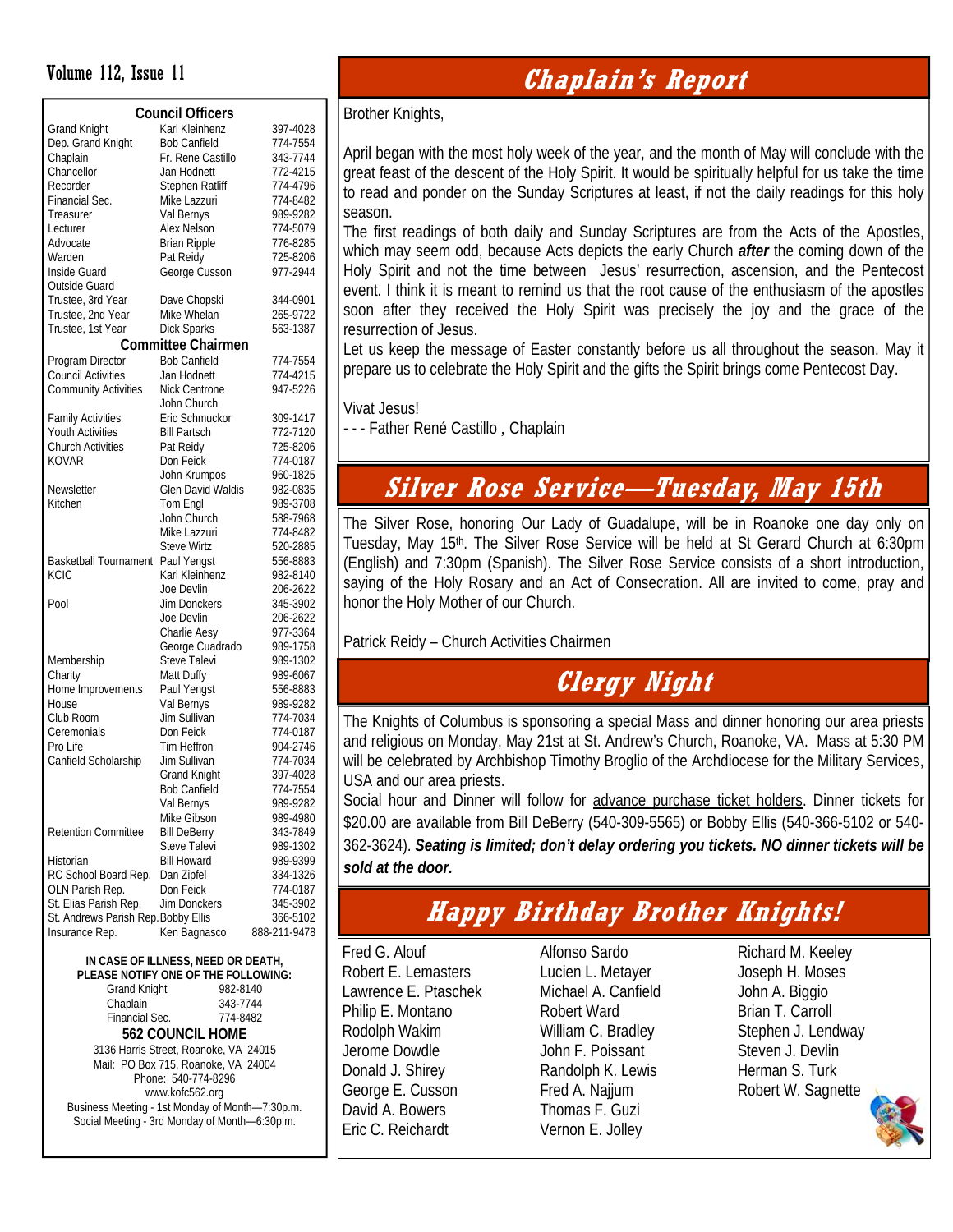#### **Volume 112, Issue 11 Page 3 Page 3**

#### **Pool Work Day**

The Grand Knight has challenged the Pool Committee, and Council 562 members to increase our Olympic Park Pool membership. Since the pool provides the largest single income source to Council 562, our goal should be to increase the membership by providing an improved pool environment.

Saturday, May 5<sup>th</sup>, has been designated as Pool Workday at the Olympic Park Pool. We invite all Council 562 members to join us any time from 9:00am – 5:00pm at the pool that day for general pool facilities clean-up and beautification.

Contact Pool Committee Chairman, Jim Donckers, at 540-345-3902 if you have any questions.

# **Olympic Park Pool Membership**

Council 562 Officers, Pool Committee and Pool Management are working hard to provide a fun entertaining season of pool parties for 2012.

**Saturday – May 19, 2012 from 11:00AM- 5:00PM** – Pre-Season Pool Party for Members and Roanoke Catholic School families. K of C will grill hamburgers and hot dogs and attendees to provide 'pot luck' (side dishes and drinks).

**Saturday – June 23, 2012 – Pool Member Appreciation Day** – Pool Committee will grill hamburgers, hot dogs and bratwursts from 11:30 AM – 1:30PM with members asked to bring side dishes and drinks. Pool games for kids.

**Saturday – July 14, 2012 from 5:00PM–10.00PM** – Adult Pool Party (for over 21 yrs age) dinner grilled with attendees to provide 'pot luck'. Adult beverages available for purchase.

**Saturday – September 8, 2012 from 11:00AM-5:00PM** – Pool Post Season Party for K of C members and all Roanoke Valley Catholics. Pool Committee to grill hamburgers, hot dogs and bratwursts with attendees to provide 'pot luck' (side dishes and drinks).

Mark your calendars today and watch for further announcements as times draw near. If you have questions, contact Jim Donckers (540-345-3902), Pool Committee Chairman, or Harry Chaney (540-397-1217), Pool Manager.

### **Fourth Degree News**

**Placing Flags at St. Andrew's Cemetery:** On Saturday, May 26, Sir Knights will meet at 9:30 AM at St. Andrew's Cemetery to place United States flags on veterans' graves. Usually it only takes about an hour to place all the flags. Keep in mind that this is a great activity to do with your children or grandchildren.

**May Meeting Location and Date Change – St. Patrick's in Lexington:** Since our May meeting falls on Memorial Day, the members present at the March 27 meeting voted to move it to Tuesday, May 29. In addition, the members voted to hold our meeting in the Social Hall at St. Patrick's Church located at 221 West Nelson Street in Lexington. Please contact Faithful Navigator Brian Ripple at 776-8285 or ripple562@aol.com and let him know whether you'll be coming. This will help our Sir Knights who are hosting make the right amount of food. In addition, Faithful Captain Dan McBride has reserved the OLPH bus for anyone who'd like to take it. The bus can accommodate up to 15 people. Those riding will have to chip in for gas, which will be \$6 per person if we get 15 people to ride the bus.

**Elections:** Also, on Tuesday, May 29, the Assembly will be electing officers for the 2012 – 2013 fraternal year. Following are the nominees

| Office                         | <b>Nominee</b>       |
|--------------------------------|----------------------|
| <b>Faithful Navigator</b>      | Dan McBride          |
| <b>Faithful Captain</b>        | Glenn Nalls          |
| <b>Faithful Pilot</b>          | Doug Jessee          |
| <b>Faithful Admiral</b>        | <b>Brian Ripple</b>  |
| <b>Faithful Comptroller</b>    | Harry Cheney         |
| <b>Faithful Purser</b>         | <b>Dick Sparks</b>   |
| <b>Faithful Scribe</b>         | Dave Chopski         |
| <b>Faithful Inner Sentinel</b> | <b>Matthew Duffy</b> |
| <b>Faithful Outer Sentinel</b> | John Krumpos         |
| 3 Year Trustee                 | Mike Whelan          |

#### **Catholic Historical Museum**

The Catholic Historical Museum has opened its vaults, and will have on display at the Museum until June 26 2012, some of its Sacred Vessels. These Ciboria and Chalices have been locked up and this will be their first time on display to the public. Don't miss this event, as they will go back into the vaults at the end June. The Museum is located 400 Campbell Ave. SW, Roanoke, VA 24016 (Phone: 540-982-0152). Museum hours are Tuesdays from 10:00 AM to 2:00 PM.

Don't forget to attend the Art show that is being presented by the Catholic Historical Museum and Roanoke Catholic School. The public is invited to the Open House at the Westlake Library Gallery at Smith Mountain Lake located at 13641 Moneta Road, Moneta, VA 24121, on Sunday, May 6<sup>th</sup>, from 2:00 p.m. until 5:00 p.m. The Catholic Historical Museum will have select artifacts on display and Roanoke Catholic School art students, grades K-12, will display their art work. Two and three dimensional works of art will be featured. The exhibit runs from May 6<sup>th</sup> through June 1<sup>st</sup>. You will have the opportunity to speak with members of the Catholic Historical Museum, students, parents, faculty and staff members of Roanoke Catholic School. Members of the Knights of Columbus Council 562 will also be present to support the Museum and Roanoke Catholic School, as well as to answer any questions you might have about the Knights.

We look forward to seeing you there